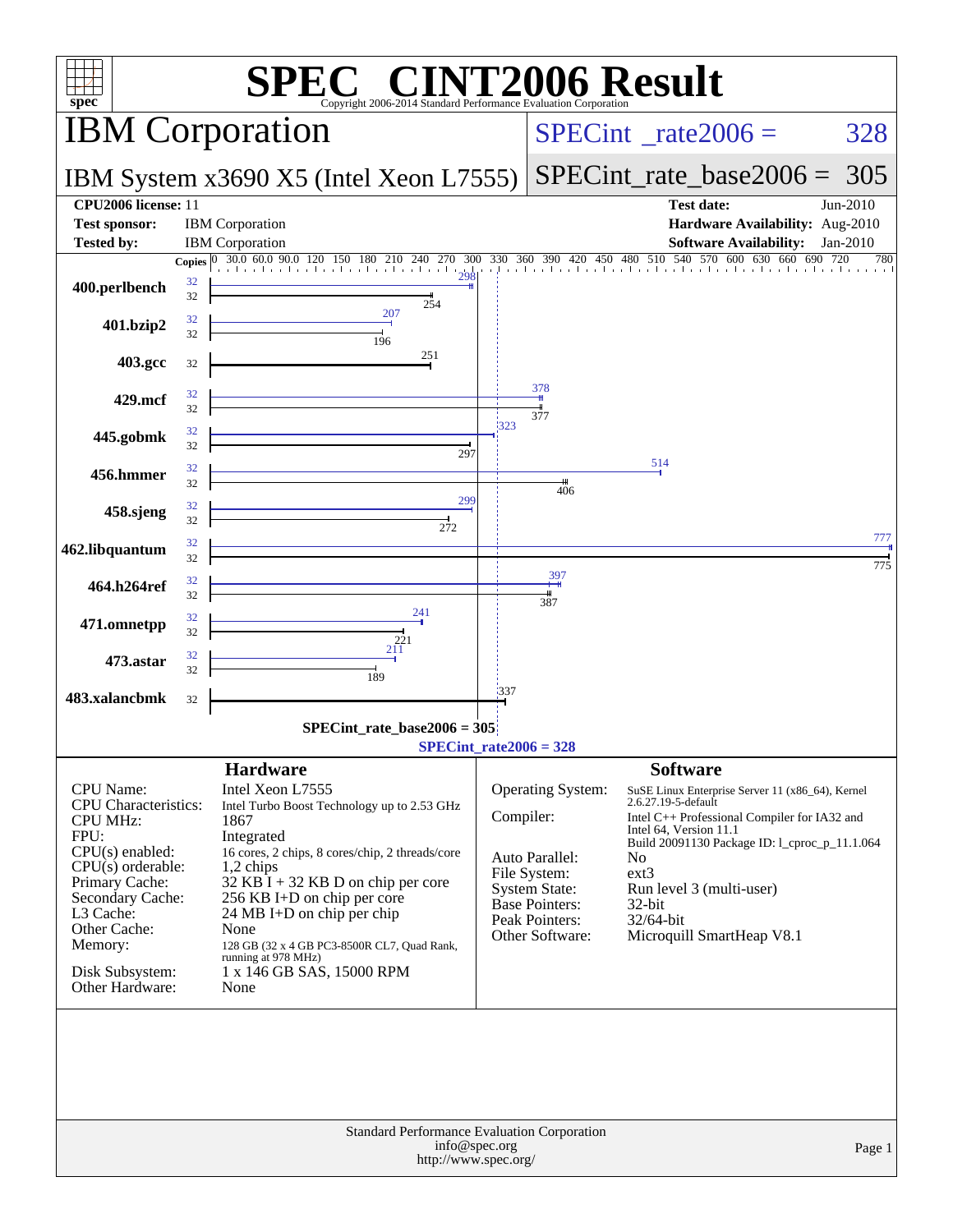

## IBM Corporation

### SPECint rate $2006 = 328$

IBM System x3690 X5 (Intel Xeon L7555) [SPECint\\_rate\\_base2006 =](http://www.spec.org/auto/cpu2006/Docs/result-fields.html#SPECintratebase2006) 305

#### **[CPU2006 license:](http://www.spec.org/auto/cpu2006/Docs/result-fields.html#CPU2006license)** 11 **[Test date:](http://www.spec.org/auto/cpu2006/Docs/result-fields.html#Testdate)** Jun-2010

**[Test sponsor:](http://www.spec.org/auto/cpu2006/Docs/result-fields.html#Testsponsor)** IBM Corporation **[Hardware Availability:](http://www.spec.org/auto/cpu2006/Docs/result-fields.html#HardwareAvailability)** Aug-2010 **[Tested by:](http://www.spec.org/auto/cpu2006/Docs/result-fields.html#Testedby)** IBM Corporation **[Software Availability:](http://www.spec.org/auto/cpu2006/Docs/result-fields.html#SoftwareAvailability)** Jan-2010

#### **[Results Table](http://www.spec.org/auto/cpu2006/Docs/result-fields.html#ResultsTable)**

|                    | <b>Base</b>   |                |            |                                                                                                          |       |                |            | <b>Peak</b>   |                |              |                |              |                |              |
|--------------------|---------------|----------------|------------|----------------------------------------------------------------------------------------------------------|-------|----------------|------------|---------------|----------------|--------------|----------------|--------------|----------------|--------------|
| <b>Benchmark</b>   | <b>Copies</b> | <b>Seconds</b> | Ratio      | <b>Seconds</b>                                                                                           | Ratio | <b>Seconds</b> | Ratio      | <b>Copies</b> | <b>Seconds</b> | <b>Ratio</b> | <b>Seconds</b> | <b>Ratio</b> | <b>Seconds</b> | <b>Ratio</b> |
| 400.perlbench      | 32            | 1230           | 254        | 1233                                                                                                     | 254   | 1240           | 252l       | 32            | 1041           | 300          | 1048           | 298          | 1055           | 296          |
| 401.bzip2          | 32            | 1575           | 196        | 1570                                                                                                     | 197   | 1573           | <b>196</b> | 32            | 1491           | 207          | 1490           | 207          | 1491           | 207          |
| $403.\mathrm{gcc}$ | 32            | 1026           | 251        | 1024                                                                                                     | 252   | 1025           | 251        | 32            | 1026           | 251          | 1024           | 252          | 1025           | 251          |
| $429$ .mcf         | 32            | 770            | 379        | 774                                                                                                      | 377   | 774            | 377        | 32            | 776            | 376          | 769            | 380          | 772            | 378          |
| $445$ .gobmk       | 32            | 1134           | 296        | 1130                                                                                                     | 297   | 1132           | 297        | 32            | 1040           | 323          | 1036           | 324          | 1039           | 323          |
| 456.hmmer          | 32            | 735            | 406        | 740                                                                                                      | 403   | 733            | 407        | 32            | 580            | 515          | 581            | 514          | 581            | 514          |
| $458$ .sjeng       | 32            | 1424           | 272        | 1425                                                                                                     | 272   | 1420           | 273        | 32            | 1294           | 299          | 1295           | 299          | 1294           | <u>299</u>   |
| 462.libquantum     | 32            | 855            | <b>775</b> | 856                                                                                                      | 775   | 855            | <b>776</b> | 32            | 855            | 776          | 851            | 779          | 853            | 777          |
| 464.h264ref        | 32            | 1821           | 389        | 1837                                                                                                     | 386   | 1830           | 387        | 32            | 1831           | 387          | 1771           | 400          | 1784           | 397          |
| 471.omnetpp        | 32            | 906            | 221        | 907                                                                                                      | 220   | 906            | 221        | 32            | 830            | 241          | 826            | 242          | 829            | 241          |
| 473.astar          | 32            | 1187           | 189        | 1186                                                                                                     | 189   | 1187           | 189I       | 32            | 1064           | 211          | 1066           | 211          | 1063           | 211          |
| 483.xalancbmk      | 32            | 655            | 337        | 656                                                                                                      | 336   | 655            | 337l       | 32            | 655            | 337          | 656            | 336          | 655            | 337          |
|                    |               |                |            | Results appear in the order in which they were run. Bold underlined text indicates a median measurement. |       |                |            |               |                |              |                |              |                |              |

#### **[Submit Notes](http://www.spec.org/auto/cpu2006/Docs/result-fields.html#SubmitNotes)**

The config file option 'submit' was used. numactl was used to bind copies to the cores

#### **[Platform Notes](http://www.spec.org/auto/cpu2006/Docs/result-fields.html#PlatformNotes)**

Turbo Boost set to Traditional

#### **[General Notes](http://www.spec.org/auto/cpu2006/Docs/result-fields.html#GeneralNotes)**

 'ulimit -s unlimited' was used to set the stack size to unlimited prior to run Binaries were compiled on SLES 10 with Binutils 2.18.50.0.7.20080502

### **[Base Compiler Invocation](http://www.spec.org/auto/cpu2006/Docs/result-fields.html#BaseCompilerInvocation)**

[C benchmarks](http://www.spec.org/auto/cpu2006/Docs/result-fields.html#Cbenchmarks): [icc -m32](http://www.spec.org/cpu2006/results/res2010q3/cpu2006-20100720-12626.flags.html#user_CCbase_intel_icc_32bit_5ff4a39e364c98233615fdd38438c6f2)

[C++ benchmarks:](http://www.spec.org/auto/cpu2006/Docs/result-fields.html#CXXbenchmarks) [icpc -m32](http://www.spec.org/cpu2006/results/res2010q3/cpu2006-20100720-12626.flags.html#user_CXXbase_intel_icpc_32bit_4e5a5ef1a53fd332b3c49e69c3330699)

> Standard Performance Evaluation Corporation [info@spec.org](mailto:info@spec.org) <http://www.spec.org/>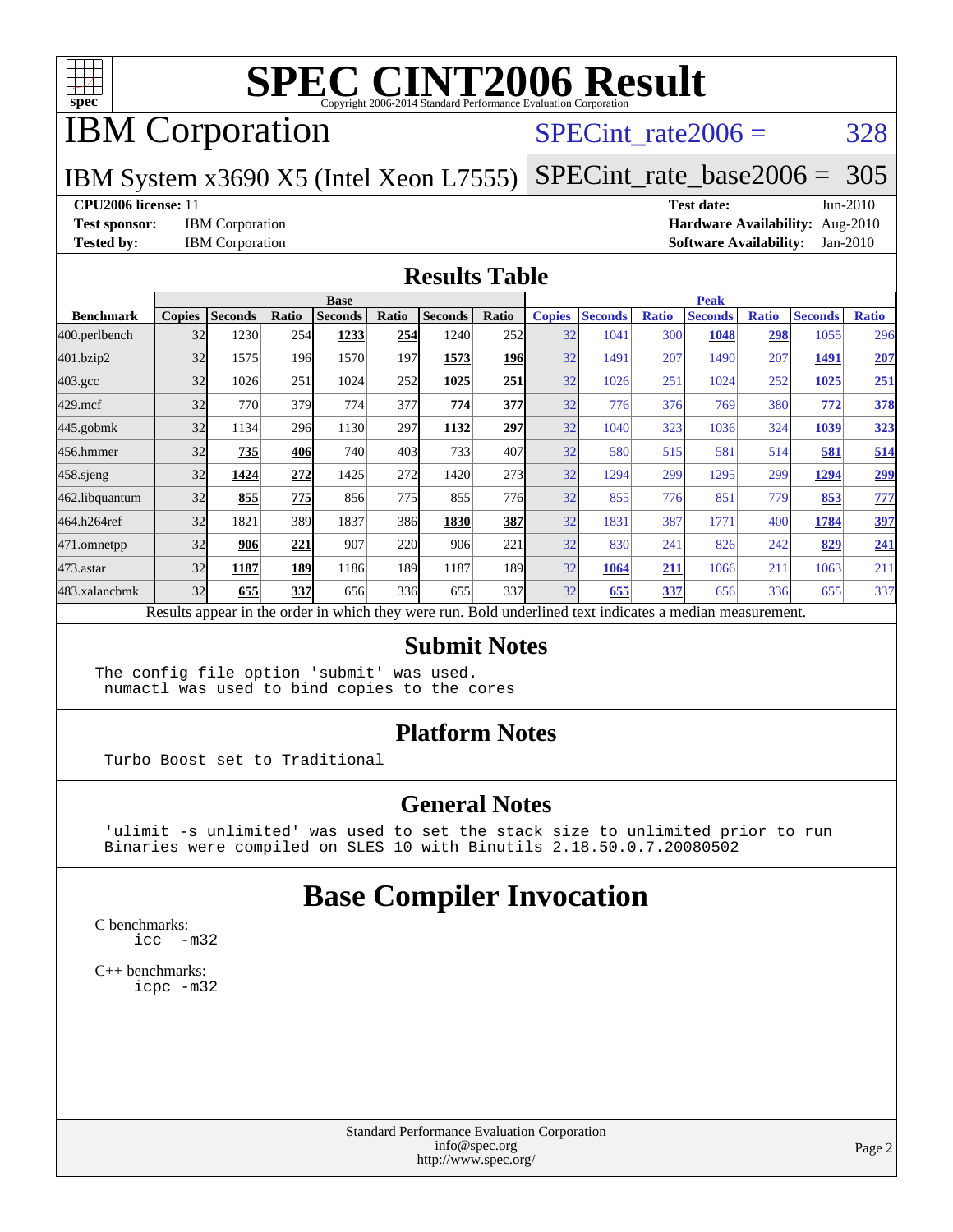

IBM Corporation

 $SPECTnt_rate2006 = 328$ 

[SPECint\\_rate\\_base2006 =](http://www.spec.org/auto/cpu2006/Docs/result-fields.html#SPECintratebase2006) 305

**[Test sponsor:](http://www.spec.org/auto/cpu2006/Docs/result-fields.html#Testsponsor)** IBM Corporation **[Hardware Availability:](http://www.spec.org/auto/cpu2006/Docs/result-fields.html#HardwareAvailability)** Aug-2010

**[CPU2006 license:](http://www.spec.org/auto/cpu2006/Docs/result-fields.html#CPU2006license)** 11 **[Test date:](http://www.spec.org/auto/cpu2006/Docs/result-fields.html#Testdate)** Jun-2010 **[Tested by:](http://www.spec.org/auto/cpu2006/Docs/result-fields.html#Testedby)** IBM Corporation **[Software Availability:](http://www.spec.org/auto/cpu2006/Docs/result-fields.html#SoftwareAvailability)** Jan-2010

### **[Base Portability Flags](http://www.spec.org/auto/cpu2006/Docs/result-fields.html#BasePortabilityFlags)**

 400.perlbench: [-DSPEC\\_CPU\\_LINUX\\_IA32](http://www.spec.org/cpu2006/results/res2010q3/cpu2006-20100720-12626.flags.html#b400.perlbench_baseCPORTABILITY_DSPEC_CPU_LINUX_IA32) 462.libquantum: [-DSPEC\\_CPU\\_LINUX](http://www.spec.org/cpu2006/results/res2010q3/cpu2006-20100720-12626.flags.html#b462.libquantum_baseCPORTABILITY_DSPEC_CPU_LINUX) 483.xalancbmk: [-DSPEC\\_CPU\\_LINUX](http://www.spec.org/cpu2006/results/res2010q3/cpu2006-20100720-12626.flags.html#b483.xalancbmk_baseCXXPORTABILITY_DSPEC_CPU_LINUX)

IBM System x3690 X5 (Intel Xeon L7555)

**[Base Optimization Flags](http://www.spec.org/auto/cpu2006/Docs/result-fields.html#BaseOptimizationFlags)**

[C benchmarks](http://www.spec.org/auto/cpu2006/Docs/result-fields.html#Cbenchmarks):

[-xSSE4.2](http://www.spec.org/cpu2006/results/res2010q3/cpu2006-20100720-12626.flags.html#user_CCbase_f-xSSE42_f91528193cf0b216347adb8b939d4107) [-ipo](http://www.spec.org/cpu2006/results/res2010q3/cpu2006-20100720-12626.flags.html#user_CCbase_f-ipo) [-O3](http://www.spec.org/cpu2006/results/res2010q3/cpu2006-20100720-12626.flags.html#user_CCbase_f-O3) [-no-prec-div](http://www.spec.org/cpu2006/results/res2010q3/cpu2006-20100720-12626.flags.html#user_CCbase_f-no-prec-div) [-static](http://www.spec.org/cpu2006/results/res2010q3/cpu2006-20100720-12626.flags.html#user_CCbase_f-static) [-opt-prefetch](http://www.spec.org/cpu2006/results/res2010q3/cpu2006-20100720-12626.flags.html#user_CCbase_f-opt-prefetch)

[C++ benchmarks:](http://www.spec.org/auto/cpu2006/Docs/result-fields.html#CXXbenchmarks)

[-xSSE4.2](http://www.spec.org/cpu2006/results/res2010q3/cpu2006-20100720-12626.flags.html#user_CXXbase_f-xSSE42_f91528193cf0b216347adb8b939d4107) [-ipo](http://www.spec.org/cpu2006/results/res2010q3/cpu2006-20100720-12626.flags.html#user_CXXbase_f-ipo) [-O3](http://www.spec.org/cpu2006/results/res2010q3/cpu2006-20100720-12626.flags.html#user_CXXbase_f-O3) [-no-prec-div](http://www.spec.org/cpu2006/results/res2010q3/cpu2006-20100720-12626.flags.html#user_CXXbase_f-no-prec-div) [-opt-prefetch](http://www.spec.org/cpu2006/results/res2010q3/cpu2006-20100720-12626.flags.html#user_CXXbase_f-opt-prefetch) [-Wl,-z,muldefs](http://www.spec.org/cpu2006/results/res2010q3/cpu2006-20100720-12626.flags.html#user_CXXbase_link_force_multiple1_74079c344b956b9658436fd1b6dd3a8a) [-L/home/cmplr/usr3/alrahate/cpu2006.1.1.ic11.1/libic11.1-32bit -lsmartheap](http://www.spec.org/cpu2006/results/res2010q3/cpu2006-20100720-12626.flags.html#user_CXXbase_SmartHeap_d86dffe4a79b79ef8890d5cce17030c3)

### **[Base Other Flags](http://www.spec.org/auto/cpu2006/Docs/result-fields.html#BaseOtherFlags)**

[C benchmarks](http://www.spec.org/auto/cpu2006/Docs/result-fields.html#Cbenchmarks):

403.gcc: [-Dalloca=\\_alloca](http://www.spec.org/cpu2006/results/res2010q3/cpu2006-20100720-12626.flags.html#b403.gcc_baseEXTRA_CFLAGS_Dalloca_be3056838c12de2578596ca5467af7f3)

### **[Peak Compiler Invocation](http://www.spec.org/auto/cpu2006/Docs/result-fields.html#PeakCompilerInvocation)**

[C benchmarks \(except as noted below\)](http://www.spec.org/auto/cpu2006/Docs/result-fields.html#Cbenchmarksexceptasnotedbelow):

[icc -m32](http://www.spec.org/cpu2006/results/res2010q3/cpu2006-20100720-12626.flags.html#user_CCpeak_intel_icc_32bit_5ff4a39e364c98233615fdd38438c6f2)

401.bzip2: [icc -m64](http://www.spec.org/cpu2006/results/res2010q3/cpu2006-20100720-12626.flags.html#user_peakCCLD401_bzip2_intel_icc_64bit_bda6cc9af1fdbb0edc3795bac97ada53)

456.hmmer: [icc -m64](http://www.spec.org/cpu2006/results/res2010q3/cpu2006-20100720-12626.flags.html#user_peakCCLD456_hmmer_intel_icc_64bit_bda6cc9af1fdbb0edc3795bac97ada53)

458.sjeng: [icc -m64](http://www.spec.org/cpu2006/results/res2010q3/cpu2006-20100720-12626.flags.html#user_peakCCLD458_sjeng_intel_icc_64bit_bda6cc9af1fdbb0edc3795bac97ada53)

462.libquantum: [icc -m64](http://www.spec.org/cpu2006/results/res2010q3/cpu2006-20100720-12626.flags.html#user_peakCCLD462_libquantum_intel_icc_64bit_bda6cc9af1fdbb0edc3795bac97ada53)

[C++ benchmarks \(except as noted below\):](http://www.spec.org/auto/cpu2006/Docs/result-fields.html#CXXbenchmarksexceptasnotedbelow) [icpc -m32](http://www.spec.org/cpu2006/results/res2010q3/cpu2006-20100720-12626.flags.html#user_CXXpeak_intel_icpc_32bit_4e5a5ef1a53fd332b3c49e69c3330699)

473.astar: [icpc -m64](http://www.spec.org/cpu2006/results/res2010q3/cpu2006-20100720-12626.flags.html#user_peakCXXLD473_astar_intel_icpc_64bit_fc66a5337ce925472a5c54ad6a0de310)

## **[Peak Portability Flags](http://www.spec.org/auto/cpu2006/Docs/result-fields.html#PeakPortabilityFlags)**

 400.perlbench: [-DSPEC\\_CPU\\_LINUX\\_IA32](http://www.spec.org/cpu2006/results/res2010q3/cpu2006-20100720-12626.flags.html#b400.perlbench_peakCPORTABILITY_DSPEC_CPU_LINUX_IA32) 401.bzip2: [-DSPEC\\_CPU\\_LP64](http://www.spec.org/cpu2006/results/res2010q3/cpu2006-20100720-12626.flags.html#suite_peakCPORTABILITY401_bzip2_DSPEC_CPU_LP64)

Continued on next page

Standard Performance Evaluation Corporation [info@spec.org](mailto:info@spec.org) <http://www.spec.org/>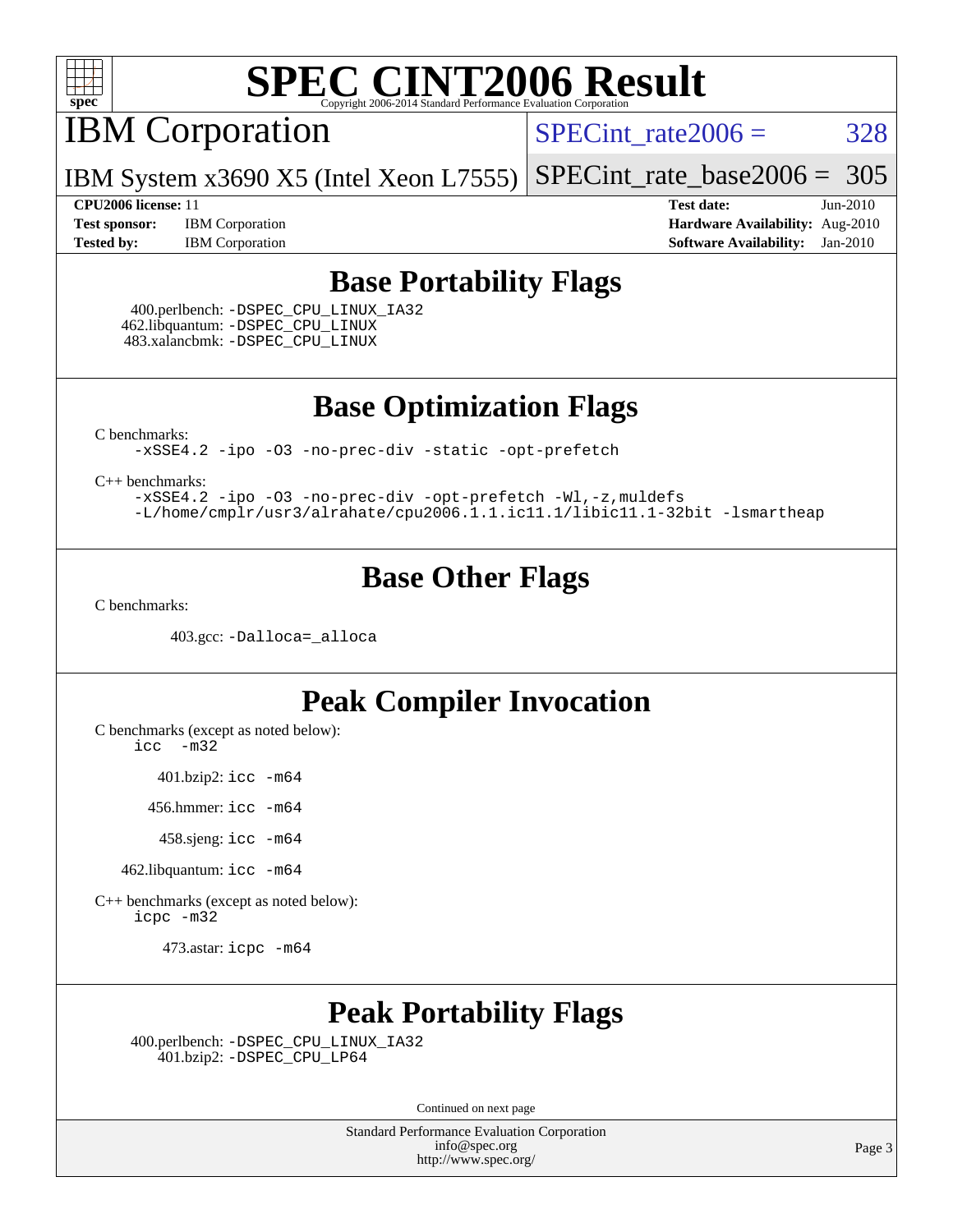

IBM Corporation

SPECint rate $2006 = 328$ 

IBM System x3690 X5 (Intel Xeon L7555) [SPECint\\_rate\\_base2006 =](http://www.spec.org/auto/cpu2006/Docs/result-fields.html#SPECintratebase2006) 305

**[CPU2006 license:](http://www.spec.org/auto/cpu2006/Docs/result-fields.html#CPU2006license)** 11 **[Test date:](http://www.spec.org/auto/cpu2006/Docs/result-fields.html#Testdate)** Jun-2010 **[Test sponsor:](http://www.spec.org/auto/cpu2006/Docs/result-fields.html#Testsponsor)** IBM Corporation **[Hardware Availability:](http://www.spec.org/auto/cpu2006/Docs/result-fields.html#HardwareAvailability)** Aug-2010 **[Tested by:](http://www.spec.org/auto/cpu2006/Docs/result-fields.html#Testedby)** IBM Corporation **[Software Availability:](http://www.spec.org/auto/cpu2006/Docs/result-fields.html#SoftwareAvailability)** Jan-2010

## **[Peak Portability Flags \(Continued\)](http://www.spec.org/auto/cpu2006/Docs/result-fields.html#PeakPortabilityFlags)**

 456.hmmer: [-DSPEC\\_CPU\\_LP64](http://www.spec.org/cpu2006/results/res2010q3/cpu2006-20100720-12626.flags.html#suite_peakCPORTABILITY456_hmmer_DSPEC_CPU_LP64) 458.sjeng: [-DSPEC\\_CPU\\_LP64](http://www.spec.org/cpu2006/results/res2010q3/cpu2006-20100720-12626.flags.html#suite_peakCPORTABILITY458_sjeng_DSPEC_CPU_LP64) 462.libquantum: [-DSPEC\\_CPU\\_LP64](http://www.spec.org/cpu2006/results/res2010q3/cpu2006-20100720-12626.flags.html#suite_peakCPORTABILITY462_libquantum_DSPEC_CPU_LP64) [-DSPEC\\_CPU\\_LINUX](http://www.spec.org/cpu2006/results/res2010q3/cpu2006-20100720-12626.flags.html#b462.libquantum_peakCPORTABILITY_DSPEC_CPU_LINUX) 473.astar: [-DSPEC\\_CPU\\_LP64](http://www.spec.org/cpu2006/results/res2010q3/cpu2006-20100720-12626.flags.html#suite_peakCXXPORTABILITY473_astar_DSPEC_CPU_LP64) 483.xalancbmk: [-DSPEC\\_CPU\\_LINUX](http://www.spec.org/cpu2006/results/res2010q3/cpu2006-20100720-12626.flags.html#b483.xalancbmk_peakCXXPORTABILITY_DSPEC_CPU_LINUX)

## **[Peak Optimization Flags](http://www.spec.org/auto/cpu2006/Docs/result-fields.html#PeakOptimizationFlags)**

[C benchmarks](http://www.spec.org/auto/cpu2006/Docs/result-fields.html#Cbenchmarks):

Standard Performance Evaluation Corporation [info@spec.org](mailto:info@spec.org) <http://www.spec.org/> Page 4 400.perlbench: [-xSSE4.2](http://www.spec.org/cpu2006/results/res2010q3/cpu2006-20100720-12626.flags.html#user_peakPASS2_CFLAGSPASS2_LDCFLAGS400_perlbench_f-xSSE42_f91528193cf0b216347adb8b939d4107)(pass 2) [-prof-gen](http://www.spec.org/cpu2006/results/res2010q3/cpu2006-20100720-12626.flags.html#user_peakPASS1_CFLAGSPASS1_LDCFLAGS400_perlbench_prof_gen_e43856698f6ca7b7e442dfd80e94a8fc)(pass 1) [-ipo](http://www.spec.org/cpu2006/results/res2010q3/cpu2006-20100720-12626.flags.html#user_peakPASS2_CFLAGSPASS2_LDCFLAGS400_perlbench_f-ipo)(pass 2) [-O3](http://www.spec.org/cpu2006/results/res2010q3/cpu2006-20100720-12626.flags.html#user_peakPASS2_CFLAGSPASS2_LDCFLAGS400_perlbench_f-O3)(pass 2) [-no-prec-div](http://www.spec.org/cpu2006/results/res2010q3/cpu2006-20100720-12626.flags.html#user_peakPASS2_CFLAGSPASS2_LDCFLAGS400_perlbench_f-no-prec-div)(pass 2) [-static](http://www.spec.org/cpu2006/results/res2010q3/cpu2006-20100720-12626.flags.html#user_peakPASS2_CFLAGSPASS2_LDCFLAGS400_perlbench_f-static)(pass 2) [-prof-use](http://www.spec.org/cpu2006/results/res2010q3/cpu2006-20100720-12626.flags.html#user_peakPASS2_CFLAGSPASS2_LDCFLAGS400_perlbench_prof_use_bccf7792157ff70d64e32fe3e1250b55)(pass 2) [-ansi-alias](http://www.spec.org/cpu2006/results/res2010q3/cpu2006-20100720-12626.flags.html#user_peakCOPTIMIZE400_perlbench_f-ansi-alias) 401.bzip2: [-xSSE4.2](http://www.spec.org/cpu2006/results/res2010q3/cpu2006-20100720-12626.flags.html#user_peakPASS2_CFLAGSPASS2_LDCFLAGS401_bzip2_f-xSSE42_f91528193cf0b216347adb8b939d4107)(pass 2) [-prof-gen](http://www.spec.org/cpu2006/results/res2010q3/cpu2006-20100720-12626.flags.html#user_peakPASS1_CFLAGSPASS1_LDCFLAGS401_bzip2_prof_gen_e43856698f6ca7b7e442dfd80e94a8fc)(pass 1) [-ipo](http://www.spec.org/cpu2006/results/res2010q3/cpu2006-20100720-12626.flags.html#user_peakPASS2_CFLAGSPASS2_LDCFLAGS401_bzip2_f-ipo)(pass 2) [-O3](http://www.spec.org/cpu2006/results/res2010q3/cpu2006-20100720-12626.flags.html#user_peakPASS2_CFLAGSPASS2_LDCFLAGS401_bzip2_f-O3)(pass 2) [-no-prec-div](http://www.spec.org/cpu2006/results/res2010q3/cpu2006-20100720-12626.flags.html#user_peakPASS2_CFLAGSPASS2_LDCFLAGS401_bzip2_f-no-prec-div)(pass 2) [-static](http://www.spec.org/cpu2006/results/res2010q3/cpu2006-20100720-12626.flags.html#user_peakPASS2_CFLAGSPASS2_LDCFLAGS401_bzip2_f-static)(pass 2) [-prof-use](http://www.spec.org/cpu2006/results/res2010q3/cpu2006-20100720-12626.flags.html#user_peakPASS2_CFLAGSPASS2_LDCFLAGS401_bzip2_prof_use_bccf7792157ff70d64e32fe3e1250b55)(pass 2) [-opt-prefetch](http://www.spec.org/cpu2006/results/res2010q3/cpu2006-20100720-12626.flags.html#user_peakCOPTIMIZE401_bzip2_f-opt-prefetch) [-ansi-alias](http://www.spec.org/cpu2006/results/res2010q3/cpu2006-20100720-12626.flags.html#user_peakCOPTIMIZE401_bzip2_f-ansi-alias) [-auto-ilp32](http://www.spec.org/cpu2006/results/res2010q3/cpu2006-20100720-12626.flags.html#user_peakCOPTIMIZE401_bzip2_f-auto-ilp32)  $403.\text{gcc: basepeak}$  = yes 429.mcf: [-xSSE4.2](http://www.spec.org/cpu2006/results/res2010q3/cpu2006-20100720-12626.flags.html#user_peakCOPTIMIZE429_mcf_f-xSSE42_f91528193cf0b216347adb8b939d4107) [-ipo](http://www.spec.org/cpu2006/results/res2010q3/cpu2006-20100720-12626.flags.html#user_peakCOPTIMIZE429_mcf_f-ipo) [-O3](http://www.spec.org/cpu2006/results/res2010q3/cpu2006-20100720-12626.flags.html#user_peakCOPTIMIZE429_mcf_f-O3) [-no-prec-div](http://www.spec.org/cpu2006/results/res2010q3/cpu2006-20100720-12626.flags.html#user_peakCOPTIMIZE429_mcf_f-no-prec-div) [-static](http://www.spec.org/cpu2006/results/res2010q3/cpu2006-20100720-12626.flags.html#user_peakCOPTIMIZE429_mcf_f-static) [-opt-prefetch](http://www.spec.org/cpu2006/results/res2010q3/cpu2006-20100720-12626.flags.html#user_peakCOPTIMIZE429_mcf_f-opt-prefetch) 445.gobmk: [-xSSE4.2](http://www.spec.org/cpu2006/results/res2010q3/cpu2006-20100720-12626.flags.html#user_peakPASS2_CFLAGSPASS2_LDCFLAGS445_gobmk_f-xSSE42_f91528193cf0b216347adb8b939d4107)(pass 2) [-prof-gen](http://www.spec.org/cpu2006/results/res2010q3/cpu2006-20100720-12626.flags.html#user_peakPASS1_CFLAGSPASS1_LDCFLAGS445_gobmk_prof_gen_e43856698f6ca7b7e442dfd80e94a8fc)(pass 1) [-prof-use](http://www.spec.org/cpu2006/results/res2010q3/cpu2006-20100720-12626.flags.html#user_peakPASS2_CFLAGSPASS2_LDCFLAGS445_gobmk_prof_use_bccf7792157ff70d64e32fe3e1250b55)(pass 2) [-O2](http://www.spec.org/cpu2006/results/res2010q3/cpu2006-20100720-12626.flags.html#user_peakCOPTIMIZE445_gobmk_f-O2) [-ipo](http://www.spec.org/cpu2006/results/res2010q3/cpu2006-20100720-12626.flags.html#user_peakCOPTIMIZE445_gobmk_f-ipo) [-no-prec-div](http://www.spec.org/cpu2006/results/res2010q3/cpu2006-20100720-12626.flags.html#user_peakCOPTIMIZE445_gobmk_f-no-prec-div) [-ansi-alias](http://www.spec.org/cpu2006/results/res2010q3/cpu2006-20100720-12626.flags.html#user_peakCOPTIMIZE445_gobmk_f-ansi-alias) 456.hmmer: [-xSSE4.2](http://www.spec.org/cpu2006/results/res2010q3/cpu2006-20100720-12626.flags.html#user_peakCOPTIMIZE456_hmmer_f-xSSE42_f91528193cf0b216347adb8b939d4107) [-ipo](http://www.spec.org/cpu2006/results/res2010q3/cpu2006-20100720-12626.flags.html#user_peakCOPTIMIZE456_hmmer_f-ipo) [-O3](http://www.spec.org/cpu2006/results/res2010q3/cpu2006-20100720-12626.flags.html#user_peakCOPTIMIZE456_hmmer_f-O3) [-no-prec-div](http://www.spec.org/cpu2006/results/res2010q3/cpu2006-20100720-12626.flags.html#user_peakCOPTIMIZE456_hmmer_f-no-prec-div) [-static](http://www.spec.org/cpu2006/results/res2010q3/cpu2006-20100720-12626.flags.html#user_peakCOPTIMIZE456_hmmer_f-static) [-unroll2](http://www.spec.org/cpu2006/results/res2010q3/cpu2006-20100720-12626.flags.html#user_peakCOPTIMIZE456_hmmer_f-unroll_784dae83bebfb236979b41d2422d7ec2) [-ansi-alias](http://www.spec.org/cpu2006/results/res2010q3/cpu2006-20100720-12626.flags.html#user_peakCOPTIMIZE456_hmmer_f-ansi-alias) [-auto-ilp32](http://www.spec.org/cpu2006/results/res2010q3/cpu2006-20100720-12626.flags.html#user_peakCOPTIMIZE456_hmmer_f-auto-ilp32) 458.sjeng: [-xSSE4.2](http://www.spec.org/cpu2006/results/res2010q3/cpu2006-20100720-12626.flags.html#user_peakPASS2_CFLAGSPASS2_LDCFLAGS458_sjeng_f-xSSE42_f91528193cf0b216347adb8b939d4107)(pass 2) [-prof-gen](http://www.spec.org/cpu2006/results/res2010q3/cpu2006-20100720-12626.flags.html#user_peakPASS1_CFLAGSPASS1_LDCFLAGS458_sjeng_prof_gen_e43856698f6ca7b7e442dfd80e94a8fc)(pass 1) [-ipo](http://www.spec.org/cpu2006/results/res2010q3/cpu2006-20100720-12626.flags.html#user_peakPASS2_CFLAGSPASS2_LDCFLAGS458_sjeng_f-ipo)(pass 2) [-O3](http://www.spec.org/cpu2006/results/res2010q3/cpu2006-20100720-12626.flags.html#user_peakPASS2_CFLAGSPASS2_LDCFLAGS458_sjeng_f-O3)(pass 2) [-no-prec-div](http://www.spec.org/cpu2006/results/res2010q3/cpu2006-20100720-12626.flags.html#user_peakPASS2_CFLAGSPASS2_LDCFLAGS458_sjeng_f-no-prec-div)(pass 2) [-static](http://www.spec.org/cpu2006/results/res2010q3/cpu2006-20100720-12626.flags.html#user_peakPASS2_CFLAGSPASS2_LDCFLAGS458_sjeng_f-static)(pass 2) [-prof-use](http://www.spec.org/cpu2006/results/res2010q3/cpu2006-20100720-12626.flags.html#user_peakPASS2_CFLAGSPASS2_LDCFLAGS458_sjeng_prof_use_bccf7792157ff70d64e32fe3e1250b55)(pass 2) [-unroll4](http://www.spec.org/cpu2006/results/res2010q3/cpu2006-20100720-12626.flags.html#user_peakCOPTIMIZE458_sjeng_f-unroll_4e5e4ed65b7fd20bdcd365bec371b81f) [-auto-ilp32](http://www.spec.org/cpu2006/results/res2010q3/cpu2006-20100720-12626.flags.html#user_peakCOPTIMIZE458_sjeng_f-auto-ilp32) 462.libquantum: [-xSSE4.2](http://www.spec.org/cpu2006/results/res2010q3/cpu2006-20100720-12626.flags.html#user_peakCOPTIMIZE462_libquantum_f-xSSE42_f91528193cf0b216347adb8b939d4107) [-ipo](http://www.spec.org/cpu2006/results/res2010q3/cpu2006-20100720-12626.flags.html#user_peakCOPTIMIZE462_libquantum_f-ipo) [-O3](http://www.spec.org/cpu2006/results/res2010q3/cpu2006-20100720-12626.flags.html#user_peakCOPTIMIZE462_libquantum_f-O3) [-no-prec-div](http://www.spec.org/cpu2006/results/res2010q3/cpu2006-20100720-12626.flags.html#user_peakCOPTIMIZE462_libquantum_f-no-prec-div) [-static](http://www.spec.org/cpu2006/results/res2010q3/cpu2006-20100720-12626.flags.html#user_peakCOPTIMIZE462_libquantum_f-static) [-auto-ilp32](http://www.spec.org/cpu2006/results/res2010q3/cpu2006-20100720-12626.flags.html#user_peakCOPTIMIZE462_libquantum_f-auto-ilp32) [-opt-prefetch](http://www.spec.org/cpu2006/results/res2010q3/cpu2006-20100720-12626.flags.html#user_peakCOPTIMIZE462_libquantum_f-opt-prefetch) 464.h264ref: [-xSSE4.2](http://www.spec.org/cpu2006/results/res2010q3/cpu2006-20100720-12626.flags.html#user_peakPASS2_CFLAGSPASS2_LDCFLAGS464_h264ref_f-xSSE42_f91528193cf0b216347adb8b939d4107)(pass 2) [-prof-gen](http://www.spec.org/cpu2006/results/res2010q3/cpu2006-20100720-12626.flags.html#user_peakPASS1_CFLAGSPASS1_LDCFLAGS464_h264ref_prof_gen_e43856698f6ca7b7e442dfd80e94a8fc)(pass 1) [-ipo](http://www.spec.org/cpu2006/results/res2010q3/cpu2006-20100720-12626.flags.html#user_peakPASS2_CFLAGSPASS2_LDCFLAGS464_h264ref_f-ipo)(pass 2) [-O3](http://www.spec.org/cpu2006/results/res2010q3/cpu2006-20100720-12626.flags.html#user_peakPASS2_CFLAGSPASS2_LDCFLAGS464_h264ref_f-O3)(pass 2) [-no-prec-div](http://www.spec.org/cpu2006/results/res2010q3/cpu2006-20100720-12626.flags.html#user_peakPASS2_CFLAGSPASS2_LDCFLAGS464_h264ref_f-no-prec-div)(pass 2) [-static](http://www.spec.org/cpu2006/results/res2010q3/cpu2006-20100720-12626.flags.html#user_peakPASS2_CFLAGSPASS2_LDCFLAGS464_h264ref_f-static)(pass 2) [-prof-use](http://www.spec.org/cpu2006/results/res2010q3/cpu2006-20100720-12626.flags.html#user_peakPASS2_CFLAGSPASS2_LDCFLAGS464_h264ref_prof_use_bccf7792157ff70d64e32fe3e1250b55)(pass 2) [-unroll2](http://www.spec.org/cpu2006/results/res2010q3/cpu2006-20100720-12626.flags.html#user_peakCOPTIMIZE464_h264ref_f-unroll_784dae83bebfb236979b41d2422d7ec2) [-ansi-alias](http://www.spec.org/cpu2006/results/res2010q3/cpu2006-20100720-12626.flags.html#user_peakCOPTIMIZE464_h264ref_f-ansi-alias) [C++ benchmarks:](http://www.spec.org/auto/cpu2006/Docs/result-fields.html#CXXbenchmarks) 471.omnetpp: [-xSSE4.2](http://www.spec.org/cpu2006/results/res2010q3/cpu2006-20100720-12626.flags.html#user_peakPASS2_CXXFLAGSPASS2_LDCXXFLAGS471_omnetpp_f-xSSE42_f91528193cf0b216347adb8b939d4107)(pass 2) [-prof-gen](http://www.spec.org/cpu2006/results/res2010q3/cpu2006-20100720-12626.flags.html#user_peakPASS1_CXXFLAGSPASS1_LDCXXFLAGS471_omnetpp_prof_gen_e43856698f6ca7b7e442dfd80e94a8fc)(pass 1) [-ipo](http://www.spec.org/cpu2006/results/res2010q3/cpu2006-20100720-12626.flags.html#user_peakPASS2_CXXFLAGSPASS2_LDCXXFLAGS471_omnetpp_f-ipo)(pass 2) [-O3](http://www.spec.org/cpu2006/results/res2010q3/cpu2006-20100720-12626.flags.html#user_peakPASS2_CXXFLAGSPASS2_LDCXXFLAGS471_omnetpp_f-O3)(pass 2) [-no-prec-div](http://www.spec.org/cpu2006/results/res2010q3/cpu2006-20100720-12626.flags.html#user_peakPASS2_CXXFLAGSPASS2_LDCXXFLAGS471_omnetpp_f-no-prec-div)(pass 2) [-prof-use](http://www.spec.org/cpu2006/results/res2010q3/cpu2006-20100720-12626.flags.html#user_peakPASS2_CXXFLAGSPASS2_LDCXXFLAGS471_omnetpp_prof_use_bccf7792157ff70d64e32fe3e1250b55)(pass 2) [-ansi-alias](http://www.spec.org/cpu2006/results/res2010q3/cpu2006-20100720-12626.flags.html#user_peakCXXOPTIMIZE471_omnetpp_f-ansi-alias) [-opt-ra-region-strategy=block](http://www.spec.org/cpu2006/results/res2010q3/cpu2006-20100720-12626.flags.html#user_peakCXXOPTIMIZE471_omnetpp_f-opt-ra-region-strategy-block_a0a37c372d03933b2a18d4af463c1f69) [-Wl,-z,muldefs](http://www.spec.org/cpu2006/results/res2010q3/cpu2006-20100720-12626.flags.html#user_peakEXTRA_LDFLAGS471_omnetpp_link_force_multiple1_74079c344b956b9658436fd1b6dd3a8a) [-L/home/cmplr/usr3/alrahate/cpu2006.1.1.ic11.1/libic11.1-32bit -lsmartheap](http://www.spec.org/cpu2006/results/res2010q3/cpu2006-20100720-12626.flags.html#user_peakEXTRA_LIBS471_omnetpp_SmartHeap_d86dffe4a79b79ef8890d5cce17030c3)  $473.\text{astar: } -xSSE4$ .  $2(\text{pass 2})$   $-\text{prof-gen}(\text{pass 1})$   $-i\text{po}(\text{pass 2})$ [-O3](http://www.spec.org/cpu2006/results/res2010q3/cpu2006-20100720-12626.flags.html#user_peakPASS2_CXXFLAGSPASS2_LDCXXFLAGS473_astar_f-O3)(pass 2) [-no-prec-div](http://www.spec.org/cpu2006/results/res2010q3/cpu2006-20100720-12626.flags.html#user_peakPASS2_CXXFLAGSPASS2_LDCXXFLAGS473_astar_f-no-prec-div)(pass 2) [-prof-use](http://www.spec.org/cpu2006/results/res2010q3/cpu2006-20100720-12626.flags.html#user_peakPASS2_CXXFLAGSPASS2_LDCXXFLAGS473_astar_prof_use_bccf7792157ff70d64e32fe3e1250b55)(pass 2) [-ansi-alias](http://www.spec.org/cpu2006/results/res2010q3/cpu2006-20100720-12626.flags.html#user_peakCXXOPTIMIZE473_astar_f-ansi-alias) [-opt-ra-region-strategy=routine](http://www.spec.org/cpu2006/results/res2010q3/cpu2006-20100720-12626.flags.html#user_peakCXXOPTIMIZE473_astar_f-opt-ra-region-strategy-routine_ba086ea3b1d46a52e1238e2ca173ed44) [-Wl,-z,muldefs](http://www.spec.org/cpu2006/results/res2010q3/cpu2006-20100720-12626.flags.html#user_peakEXTRA_LDFLAGS473_astar_link_force_multiple1_74079c344b956b9658436fd1b6dd3a8a) Continued on next page